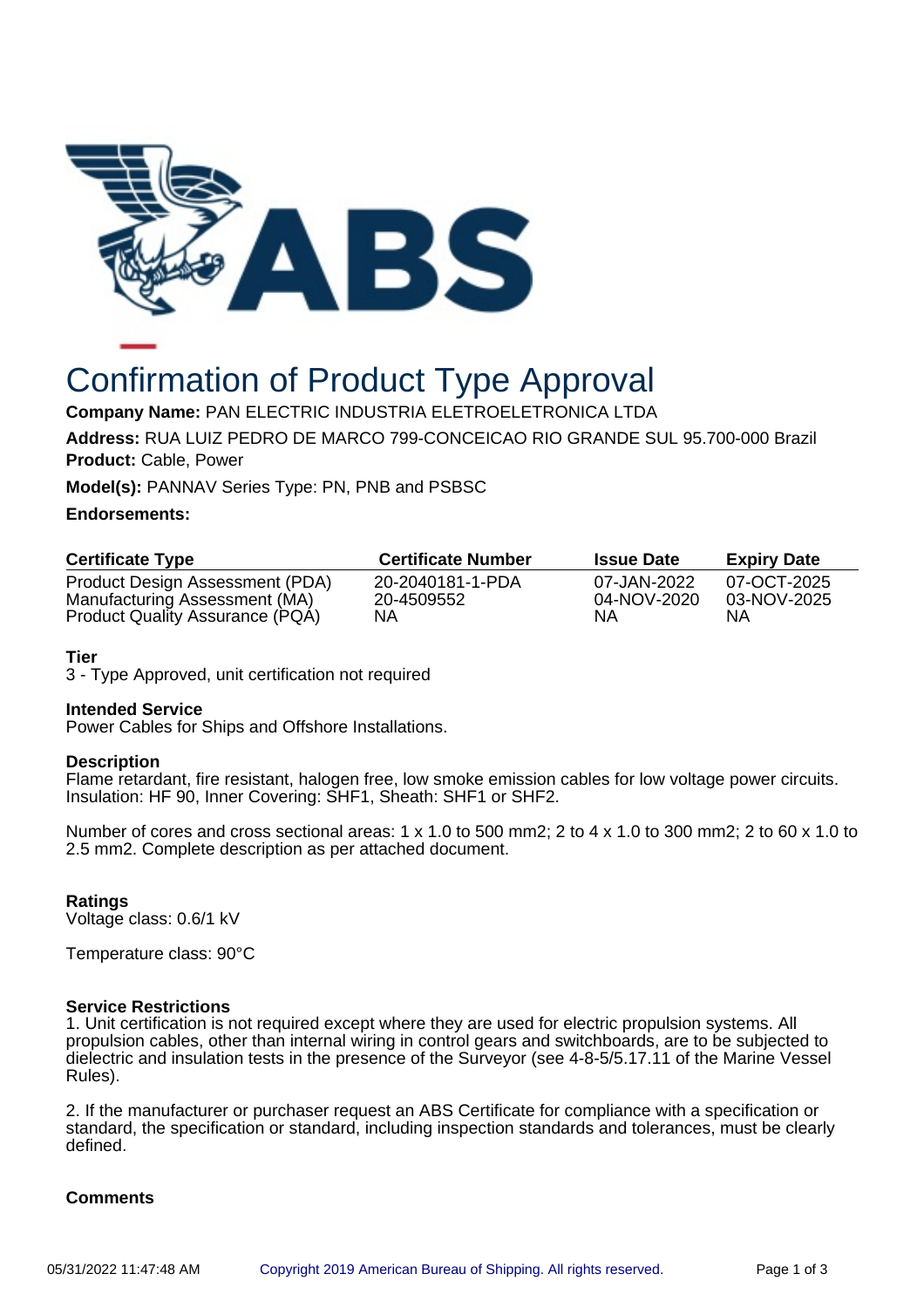1. The Manufacturer has provided a declaration about the control of, or the lack of Asbestos in this product.

2. The following markings are to be provided in accordance with IEC 60092-350: identification of origin (manufacturer's name or trade name); rated voltage (Uo/U) and construction (number of cores and cross sectional area of conductor).

#### **Notes, Drawings and Documentation**

Drawing No. 2111065-2-001, REP-RELATORIO DE ENSAIOS DE PRODUTOS, dated 14-Dec-2021

Drawing No. 2111067-3-001, REP-RELATORIO DE ENSAIOS DE PRODUTOS, dated 13-Dec-2021

Drawing No. 5058482-A, PROTOTYPE TESTING REPORT, dated 14-Dec-2021

Drawing No. TEST PROGRAM-TYPE APPROVAL, TEST PROGRAM-TYPE APPROVAL

Drawing No. DATABOOK, NEW DATABOOK PANNAV PN, PNB & PSBSC - 2021, Revision: 0

Support documentation from previous review:

Drawing No. 4315733-A, PROTOTYPE TESTING REPORT

Drawing No. 4393743, PROTOTYPE TESTING REPORT

DATABOOK POWER PN, PNB & PSBSC

#### **Term of Validity**

This Product Design Assessment (PDA) Certificate remains valid until 07/Oct/2025 or until the Rules and/or Standards used in the assessment are revised or until there is a design modification warranting design reassessment (whichever occurs first).

Acceptance of product is limited to the "Intended Service" details prescribed in the certificate and as per applicable Rules and Standards.

This Certificate is valid for installation of the listed product on ABS units which exist or are under contract for construction on or previous to the effective date of the ABS Rules and standards applied at the time of PDA issuance. Use of the Product for non-ABS units is subject to agreement between the manufacturer and intended client.

#### **ABS Rules**

2020 Rules for Conditions of Classification: 1-1-4/7.7, 1-1-A3, 1-1-A4 2020 Rules for Building and Classing Marine Vessel Rules: 4-8-3/9 2020 Rules for Conditions of Classification - Offshore Units and Structures: 1-1-4/9.7, 1-1-A2, 1-1-A3 2020 Rules for Building and Classing Mobile Offshore Units: 4-3-4/7

## **International Standards**

IEC 60092-350: 2020 IEC 60092-353: 2016 IEC 60092-360: 2014 IEC 60331-11: 1999+AMD1:2009 IEC 60331-21: 1999 IEC 60332-1-1/2: 2004+AMD1:2015 IEC 60332-3-22: 2018 IEC 60754-1: 2011+AMD1:2019